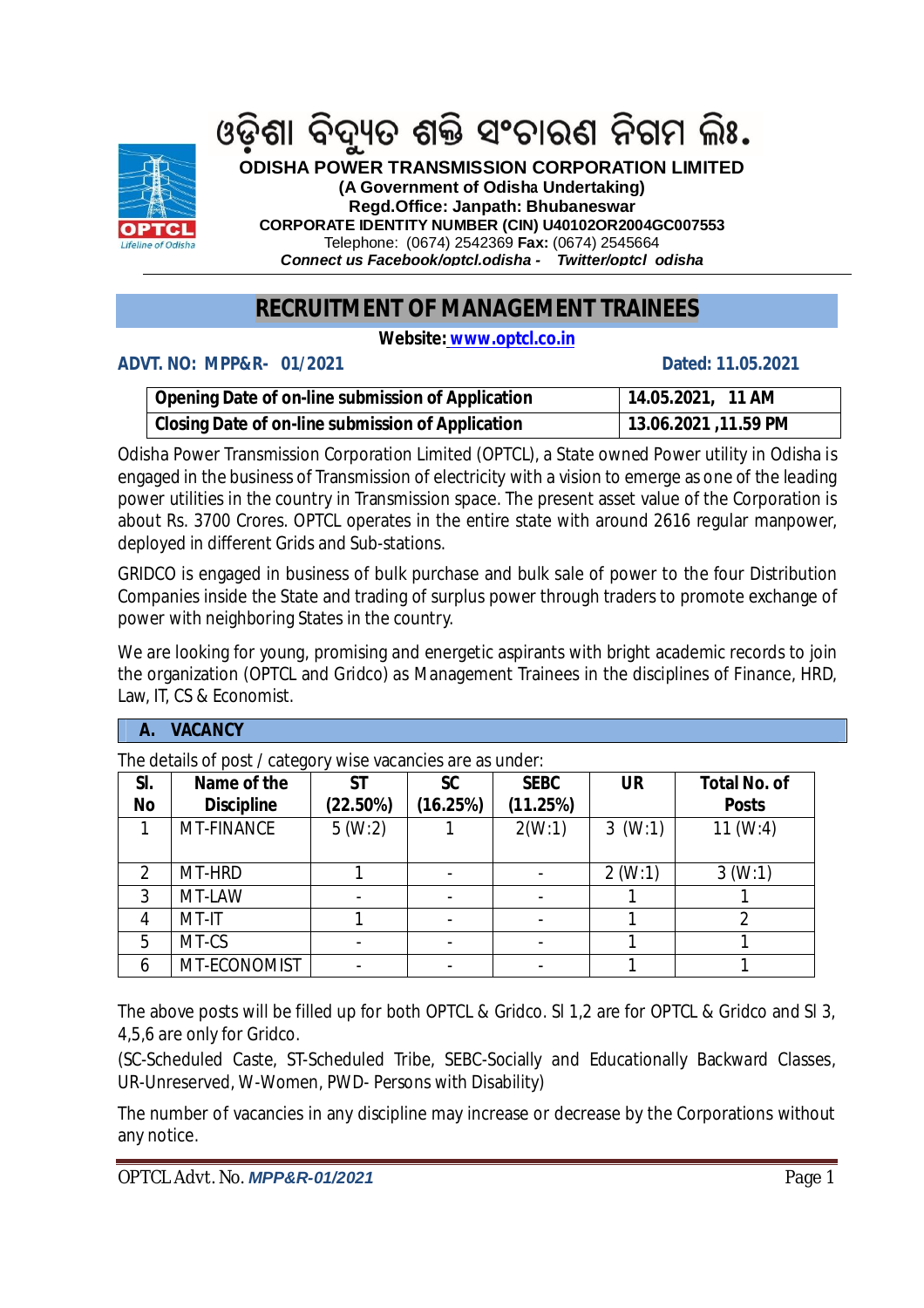#### **B. TYPE OF DISABILITY**

PWD candidates, whose disability is not less than 40% (forty percent), **can apply against the Unreserved posts, provided the post is identified as suitable for PwDs.**

The physical requirement and functional classification of PWD suitable for the posts are as follows:

| SI. No | <b>Name of the Discipline</b> | <b>Functional Classification</b> | <b>Physical Requirement</b>    |
|--------|-------------------------------|----------------------------------|--------------------------------|
|        | <b>MT-FINANCE</b>             | OL, OA, HI, BL(MNR)              | S, BN, SE, RW, MF, H, C        |
| 2      | MT-HRD                        | OL, HI, OA, LV                   | S,H,RW                         |
| 3      | MT-LAW                        | OL, OA                           | H, RW                          |
| 4      | MT-IT                         | HI (with suitable aid), OL,      | MF, S, SE, H                   |
|        |                               | BL(MNR)                          |                                |
| 5      | MT-CS                         | OA, OL, HI,LV                    | S, SE, RW, C, MF, S, W         |
| 6      | MT-ECONOMIST                  | OL, HI, BL (MNR), LV             | S, H, ST, W, BN, MF, SE, RW, C |

The PWD certificate is subject to verification of the candidate by the prescribed medical board.

#### **C. COMPENSATION PACKAGE**

The Management Trainee (MT) shall be paid a consolidated stipend of Rs.24,000/- per month during the period of training. On successful completion of training, the candidates will be appointed as Assistant Manager (E-3) Grade in the respective cadre on probation for one (1) year in the Pay Matrix of Rs. 56,100/- to Rs.1,77,500/- (Level:EE-2) with initial Basic Pay of Rs.56,100/. Besides the Initial Basic Pay, DA, HRA or company accommodation, Medical Allowance, Conveyance Allowance etc. shall be paid as per applicable rules of the Corporation in force from time to time.

#### **D. TRAINING**

Selected candidates have to undergo training for a period of 1(one) year at various units of OPTCL including Induction-cum-Orientation training at Power Training Centre (PTC), Chandaka. Bhubaneswar. The training period will be for 1(one) year, unless and otherwise extended further.

During the training period, the trainees may be terminated without any notice or without assigning any reasons thereof. After successful completion of training, there shall be no obligation on the part of the Corporation to offer regular appointment.

#### **E. SERVICE AGREEMENT BOND**

The selected Management Trainees have to execute a Training & Service Bond on Non-Judicial Stamp paper to serve the Corporation for a period of three years after successful completion of training.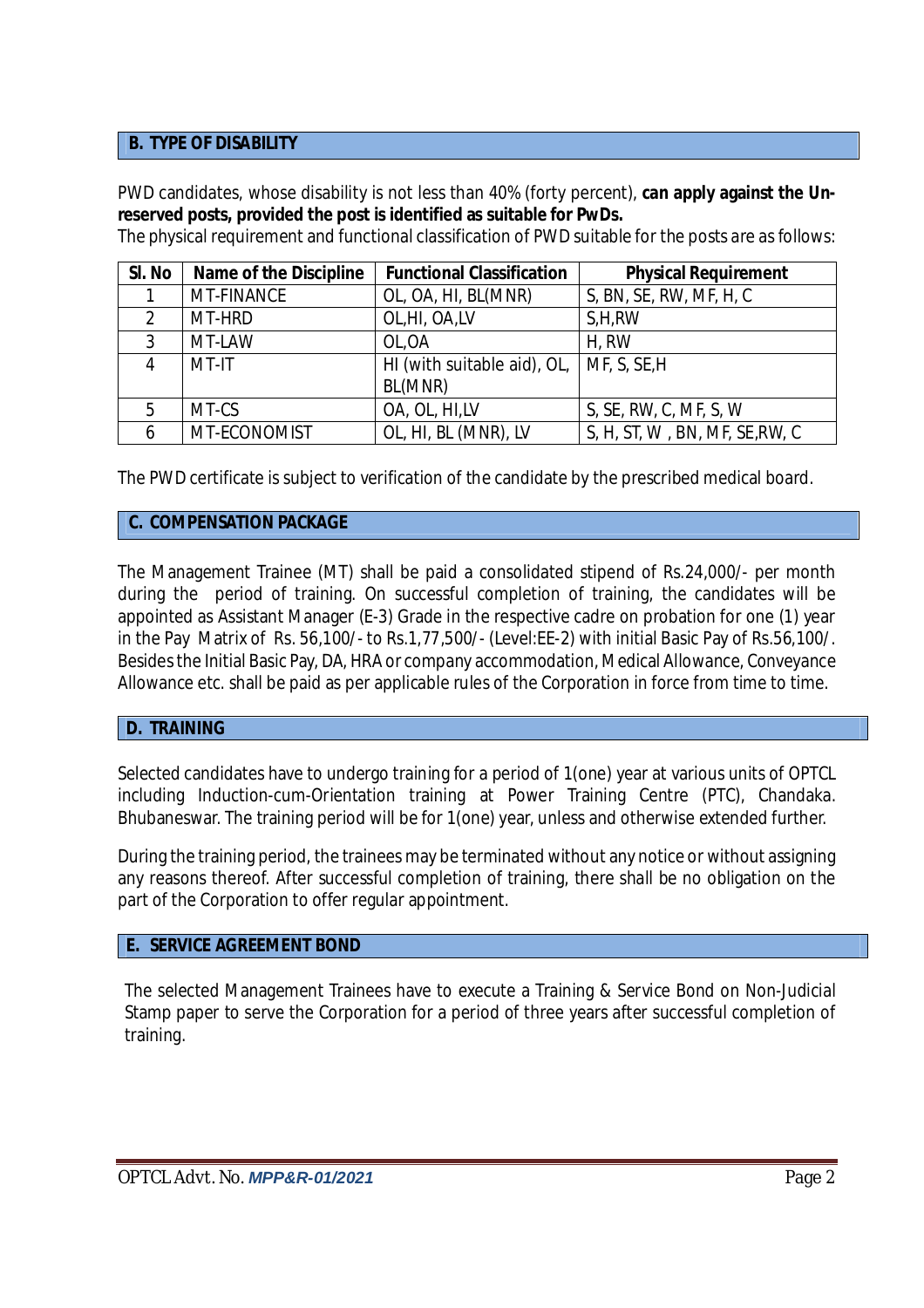#### **F. ESSENTIAL QUALIFICATION**

| SI. No.        | Name of the Post | <b>Essential Qualification</b>                                                                                                                                                                                                                                                                                                                                                                                                                                                             |  |
|----------------|------------------|--------------------------------------------------------------------------------------------------------------------------------------------------------------------------------------------------------------------------------------------------------------------------------------------------------------------------------------------------------------------------------------------------------------------------------------------------------------------------------------------|--|
|                | MT-FINANCE       | Degree with passing of the Final examination of the Institute<br>of Chartered Accountants of India/Institute of Cost & Works<br>Accounts of India.                                                                                                                                                                                                                                                                                                                                         |  |
| $\overline{2}$ | MT-HRD           | Full time PG Degree/Diploma of two years duration in<br>Personnel Management/ Industrial Relations and Labour<br>Welfare/ HRD/HRM/PM&IR/MBA with specialization in HRD<br>or Personnel Management from recognized University/<br>Institution with at least 60% marks in aggregate. For SC/ST<br>candidates, the minimum percentage of marks required is<br>50%.<br>Note: MBA/PGDBM with dual specialization shall be<br>considered provided both specializations carry equal<br>weightage. |  |
| 3              | MT-LAW           | Degree in Law from a recognized Institution.                                                                                                                                                                                                                                                                                                                                                                                                                                               |  |
| 4              | MT-IT            | BE/ B.Tech/ M.Tech in Computer Science/ Information<br>Technology/MCA with at least 60% marks in aggregate from<br>a recognized University/ Institution. For SC/ST candidates,<br>the minimum percentage of marks required is 50%.                                                                                                                                                                                                                                                         |  |
| 5              | MT-CS            | Graduate with Company Secretary having Associate<br>Membership of Institute of Company Secretaries of India.                                                                                                                                                                                                                                                                                                                                                                               |  |
| 6              | MT-ECONOMIST     | Post Graduate Degree in Economics/ Finance Management<br>with at least 60% of marks from a recognized University or<br>Institution.                                                                                                                                                                                                                                                                                                                                                        |  |

## **Note: - Degree / Diploma obtained from Open University (except IGNOU) / Distance Learning Mode / Part-Time / Sandwich Course shall not be considered**.

## **G. AGE** i. Candidate must not be under 21 (twenty one) years of age and must not be above 32 (thirty two) years as on **01.05.2021** i.e. she / he must not have been born later than 01.05.2000, and not earlier than 01.05.1989.

- ii. Relaxation for SC / ST/ SEBC, PWD, Ex-Servicemen and Women:
	- a. The upper age limit is relaxable by **5(five**) years in case of **SC, ST and SEBC** candidates.
	- b. The upper age limit is relaxable by **5 (five)** years in case of **Ex-Servicemen** candidates.
	- c. The upper age limit is relaxable by **5 (five)** years in case of **Woman** candidates.
	- d. The upper age limit is relaxable by **10 (Ten)** years in case of **PwD** candidates.
- iii. Provided that a person who comes under more than one category mentioned above, shall be eligible for only one benefit of upper age relaxation, which shall be considered most beneficial to him/her.
- *iv. No age relaxation is allowed to SC/ ST/ SEBC candidates applying against UR vacancies.*
- *v.* Relaxation in age limit shall be applicable for PWD candidates irrespective of the fact, whether the post is reserved or not, provided the post is identified for PWDs.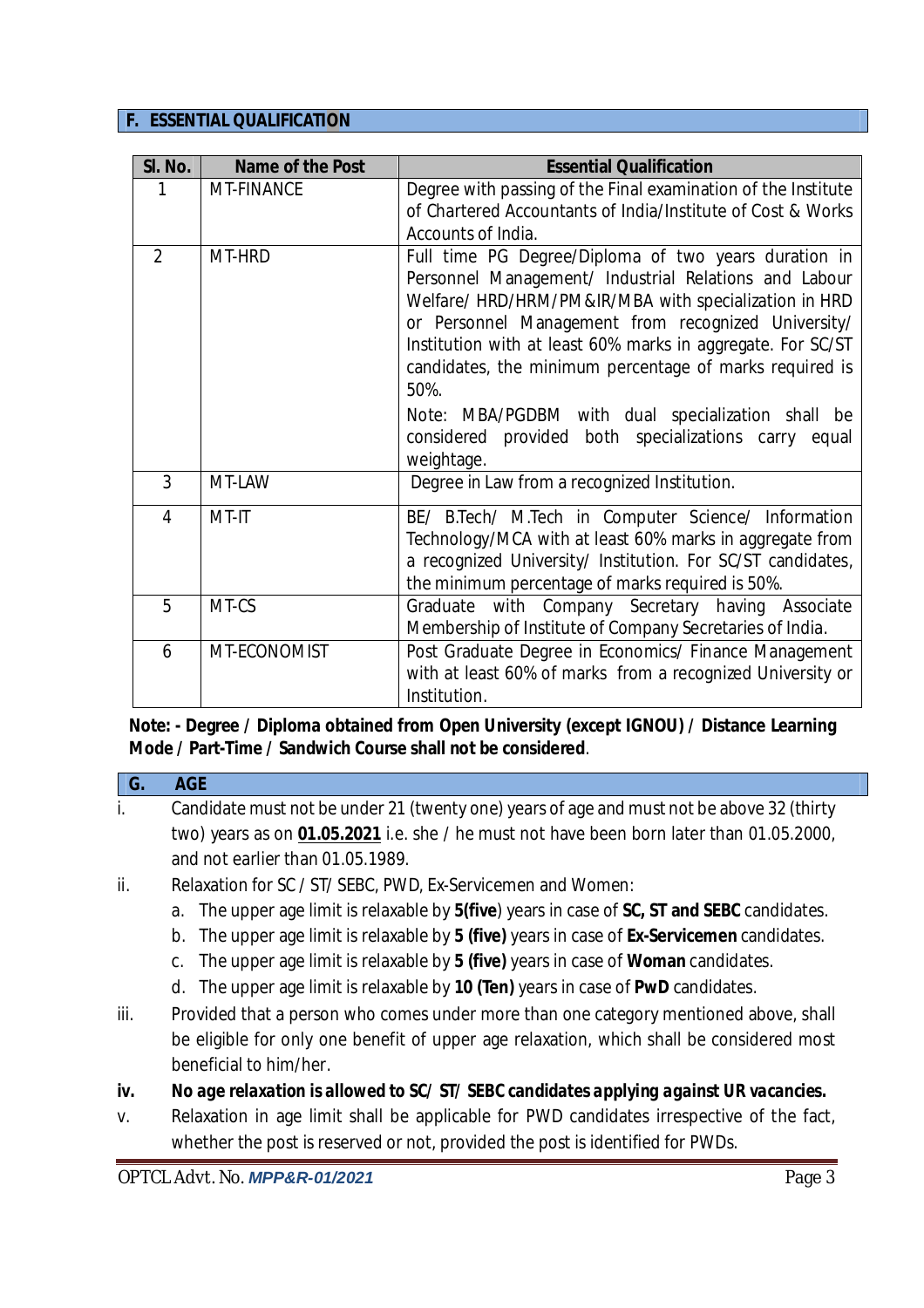vi. The date of birth entered in the High School Certificate Examination or equivalent Certificate issued by the concerned Board / Council will only be accepted.

# **THE AGE LIMITS PRESCRIBED ABOVE CAN BE IN NO CASE RELAXED**

## **H. RESERVATION**

- i. The reservation posts including reservation for Women will be as per ORV Act and other applicable Act and Rules.
- ii. PWD candidates, whose disability is not less than 40% (forty percent), are required to attach Disability Certificate indicating percentage of disability & type of disability issued by the concerned Medical Board for consideration as per Rules. **The PwD candidates can apply against the Un-reserved posts provided the post is identified as suitable for PwDs.**
- iii. Ex-Servicemen are required to attach copy of the Discharge Certificate issued by the Competent Authority.
- iv. **Concession meant for SC, ST and SEBC by birth are admissible to the Scheduled Castes, Scheduled Tribes and Socially and Educationally Backward Classes of Odisha State only.**
- v. In the event of non-availability or insufficient number of eligible / suitable women candidates belonging to any particular category, the vacancies or the remaining vacancies shall be filled up by male candidates of the same category.
- vi. Exchange of reservation between Scheduled caste and Scheduled Tribe will not be considered.
- vii. Candidates belonging to SEBC category shall submit their SEBC Certificate validated / renewed by the Competent Authority on or after **01.05.2018**, failing which they shall be treated as unreserved category candidates.
- viii. Women candidates belonging to SC/ST/SEBC are required to submit Caste Certificate by birth showing "daughter of ...................". Caste Certificate obtained by virtue of marriage i.e. showing "wife of …………" is not acceptable.
- **ix. OBC Certificates will not be accepted in lieu of SEBC Certificate.**
- x. Community (Caste Status) once mentioned by the candidates shall not be changed under any circumstances.

## **I. MEDICAL FITNESS**

Appointment of selected candidates will be subject to having sound health and being physically & mentally fit in the Pre-Employment Medical Examination to be conducted as per the norms and standards of Medical Fitness.

## **J. PROVISION FOR DEPARTMENTAL CANDIDATES**

Departmental candidates (OPTCL regular employees only) fulfilling the eligibility criteria may apply against this advertisement through proper channel to **Senior General Manager (HRD), Hqrs. Office, OPTCL** so as to reach within the stipulated time period. They shall also submit the online application form. There shall be no age bar for them and they are exempted from payment of application fees. However, the candidate should have residual service of minimum 5 years in the corporation.

## **Note: The children of the employees and the candidates engaged through outsourced agency not to be considered as Departmental candidates.**

# **K. PROVISION FOR OUTSOURCED CANDIDATES**

In case of candidates engaged through outsourcing agency and have completed one year as on 01.04.2021 and continuing in OPTCL/GRIDCO, the relaxation in upper age limit shall be subject to maximum of 5(five) years in addition to the other age relaxations. The candidates shall have to furnish the proof experience along with the application.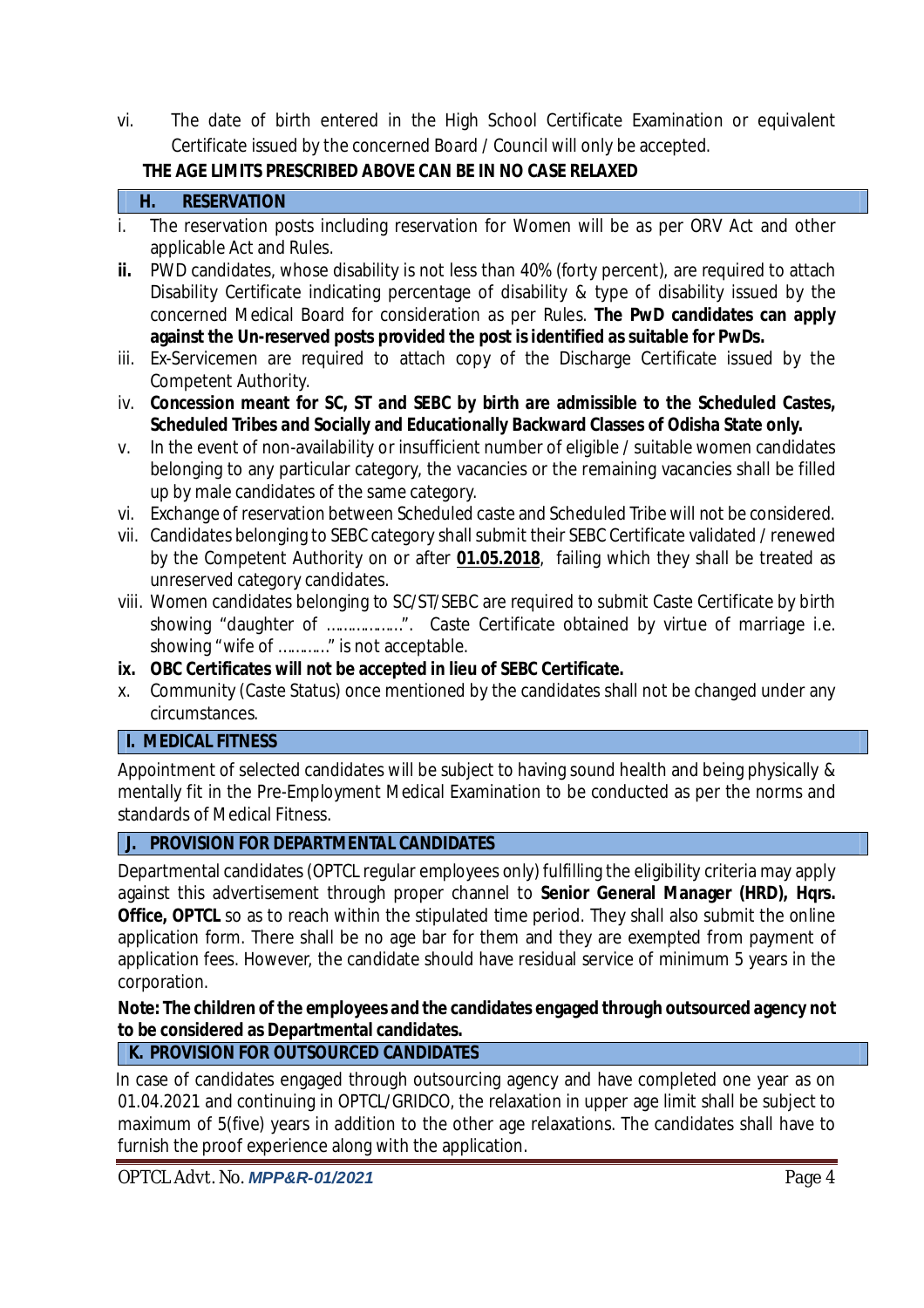#### **L. OTHER ELIGIBILITY CONDITIONS**

- i. The candidate must be a citizen of India.
- ii. She / He must be able to read, write and speak Odia fluently and must have:
	- a. Passed Middle School Examination with Odia language subject; or
	- b. Passed Matriculation or examination with Odia as medium of examination in non-language subject ; or
	- c. Passed in Odia as language subject in the final examination of class VII from a school or educational institution recognized by the Government of Odisha or the Central Government.
	- d. Passed a test in Odia in Middle English School Standard conducted by the School and Mass Education Department.
- iii. A candidate who has more than one spouse living will not be eligible for appointment unless the State Government has exempted his / her case from operation of this limitation for any good and sufficient reasons.
- iv. The candidate must have a good character.

#### **M. SELECTION PROCEDURE**

The selection process involves Computer Based Test (CBT) and Personal Interview.

- i. Eligible candidates will be called for Computer Based Test, comprising 200 number of Multiple Choice Questions (MCQs), out of which Subject Knowledge (80%), Numerical / GK & Reasoning (10%) & English Knowledge (10%). The CBT will be of Three (3) hours duration.
- ii. In addition, there shall be an online Psychometric Test of 30 Minutes for which there shall be no marking in CBT. **However, the report of the psychometric test will be used at the time of Personal Interview.**
- iii. There shall be no negative marking.
- iv. Candidates who qualify in CBT and be shortlisted will be called for Personal Interview in the ratio of 1:3 in case of MT-Finance and in the ratio of 1:5 in case of other posts.
- v. The merit list will be drawn purely on the basis of Performance in the CBT and Personal Interview. The weightage for CBT & Personal Interview is 80% & 20% respectively.
- vi. The offer of appointment shall be issued to the selected candidates on the basis of merit. However the final appointment of selected candidates will be subject to their Medical fitness as per the prescribed format.
- vii. On selection, candidates can be posted at any of the existing / upcoming units of OPTCL throughout Odisha.

#### **N. MINUMUM QUALIFYING MARKS IN CBT AND PERSONAL INTERVIEW**

| Test               | <b>Unreserved / SEBC Category</b> | $SC/ST^*$ |
|--------------------|-----------------------------------|-----------|
| CBT.               | 50%                               | 40%       |
| Personal Interview | $0\%$                             | 40%       |

\*Applicable for reserved posts only.

#### **O. APPLICATION FEE AND MODE OF PAYMENT**

| <b>Unreserved / SEBC Category</b> | <b>SC/ST/PWD</b> |
|-----------------------------------|------------------|
| $1000/-$                          | 500/             |
| Rs.                               | Rs.              |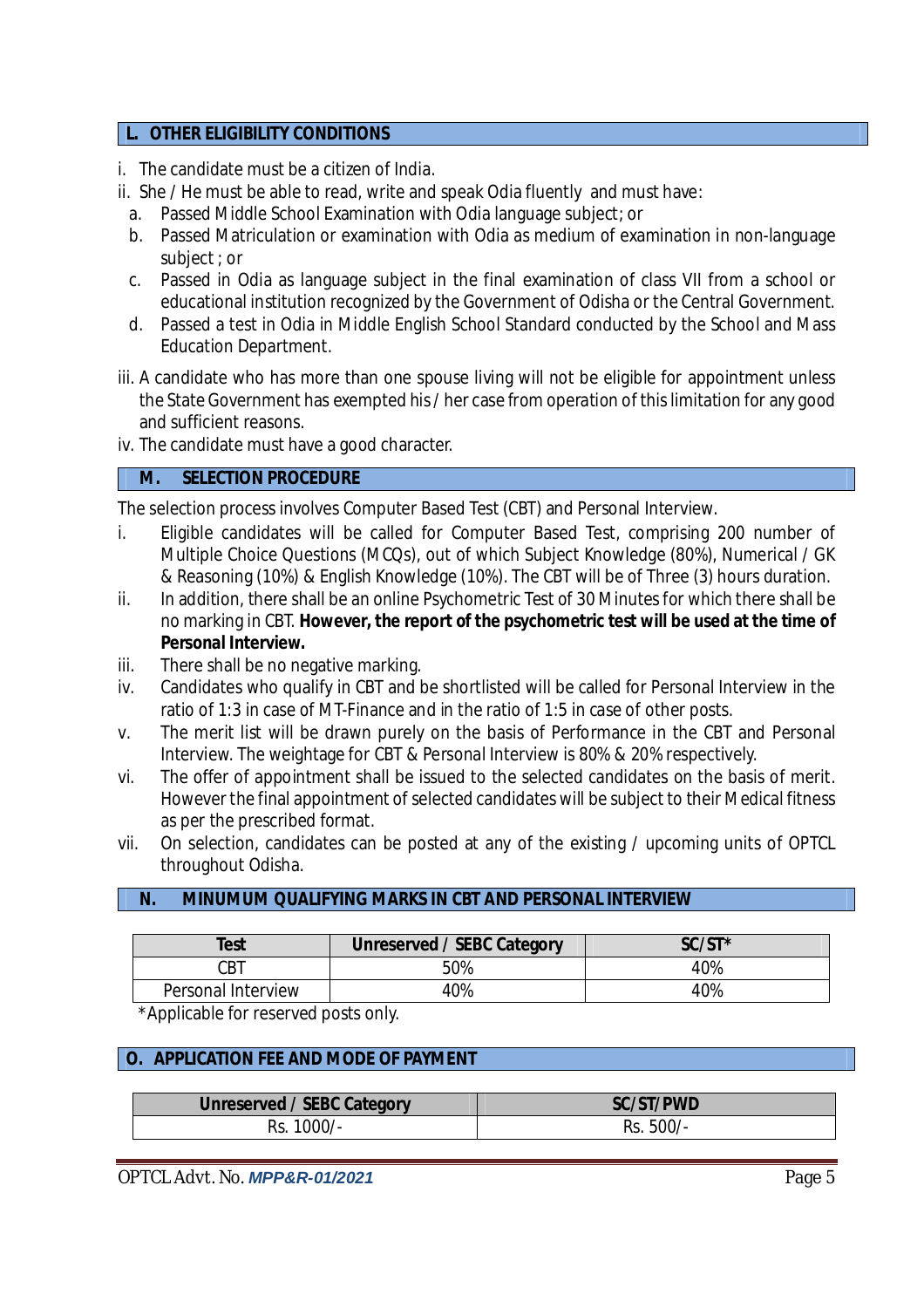- **i.** UR and SEBC candidates are required to pay a non-refundable fee of Rs.1000/- (Rupees One Thousand) only and Candidates belonging to Scheduled Caste (SC) / Scheduled Tribe (ST) of Odisha, are required to pay a non-refundable fee of Rs.500/- (Rupees Five Hundred) only. **OPTCL departmental candidates are exempted from payment of this fee.**
- ii. Candidates shall be required to make the payment of fee while filling up online application through on-line mode.
- iii. **For On-line Payment mode (Through Debit / Credit Card / Net Banking):** In case of On-line payment mode, an applicant will be redirected to payment gateway page under Tech Process. After completing the On-line Payment, she / he shall take hard copy of the application form along with Fee Receipt. She/He shall retain the hard copy and proof of payment for future reference / record which shall be required at the time of verification of original certificates / testimonials as and when necessary. The candidate shall bear the online transaction charges extra as applicable.
- **iv. Application fee once paid shall not be refunded in any case.**
- **v. The candidate has to retain the print out / hard copy of the online application for future reference.**

# **P. CENTRE OF EXAMINATION**

- i. The Computer Based Test (CBT) for the post of Management Trainees will be held at Bhubaneswar only. The candidates are to mention their choice of Examination Centre at appropriate place in the Online Application Form.
- ii. The request for change of Centre shall NOT be entertained. Allotment of the Test Centre is at the discretion of the Corporation.
- iii. The Management reserves the right to change the Centre of Examination without mentioning any reason thereof at any stage of recruitment.

# **Q. GENERAL INFORMATION & INSTRUCTIONS**

- i. Wherever CGPA/OGPA/DGPA or Letter Grade in a Degree / Diploma is awarded, its equivalent percentage of marks must be indicated in the online application as per norms adopted by University / institute.
- ii. Percentage of Marks obtained by the candidate in Degree / Diploma shall be based on the practice followed by the University / Board / Institution from where the candidate has obtained the Degree. In case the University / Institution does not have any scheme for converting CGPA into equivalent marks the equivalence would be established by dividing the candidates CGPA by maximum possible CGPA and multiplying the result with 100.
- iii. Only the online applications are invited from the eligible candidates for admissibility to the Computer Based Test. No other mode of application is allowed.
- iv. **Degree Certificate, Caste Certificate, Odia Test Pass Certificate, must have been issued by the competent authority within the last date fixed for submission of online application form**.
- v. A candidate found guilty of seeking support for her/his candidature by offering illegal gratification or canvasing in any form or found indulging in any type of malpractice during the course of the selection or otherwise, shall, in addition to rendering herself/ himself liable to criminal prosecution be disqualified not only for the ongoing recruitment, but also may be debarred permanently from any future recruitment or selection to be conducted by OPTCL.
- **vi. Applications submitted to OPTCL if found to be incomplete in any respect are liable for rejection. No correspondence shall be entertained in this regard.**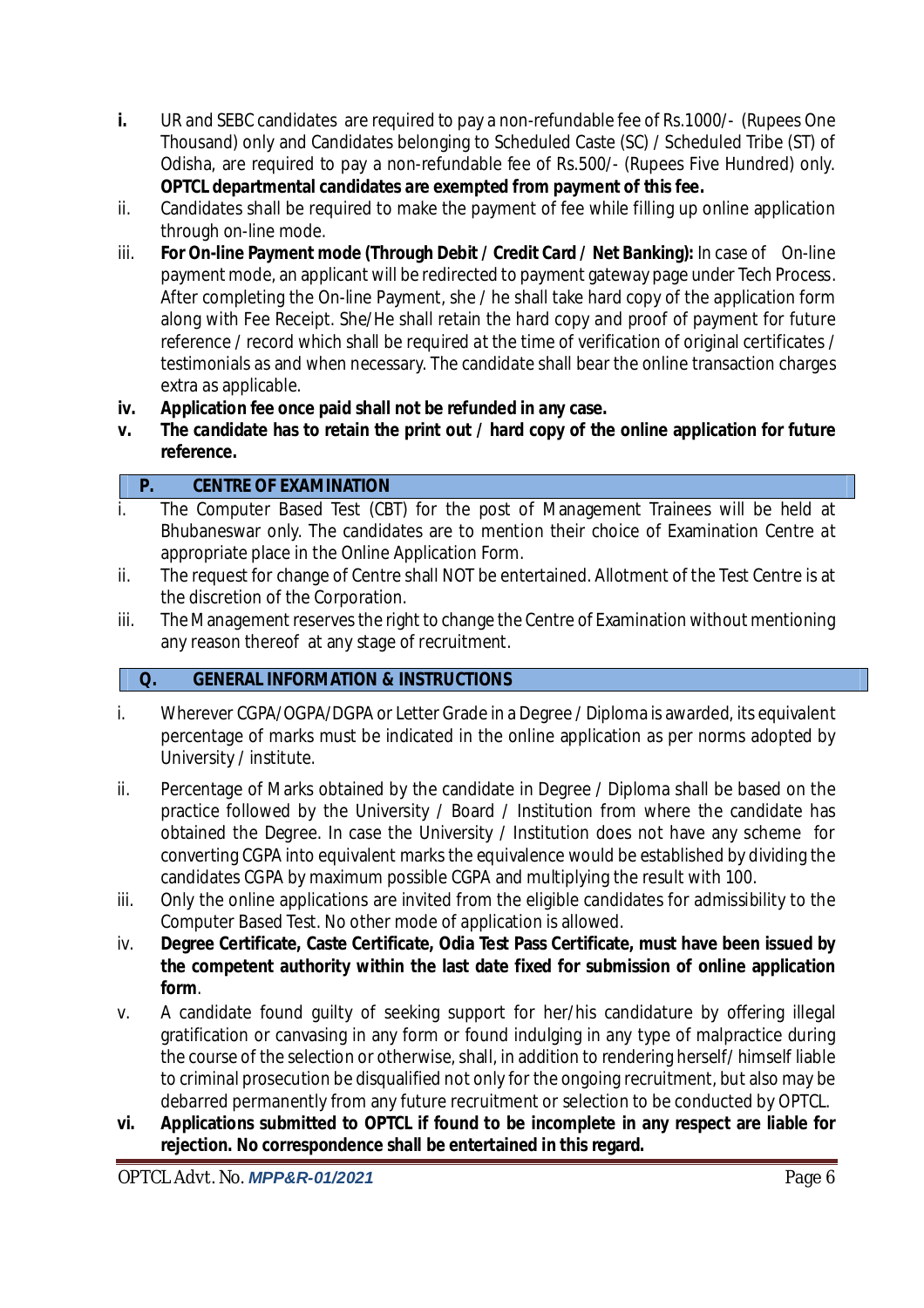- vii. Mere applying for the post and fulfilling eligibility criteria in reference to the advertisement does not confer any right for an applicant to claim appointment.
- viii. Any dispute arising out of the ongoing recruitment shall be subject to jurisdiction of High Court of Orissa.
- ix. Candidates working in State / Central Government / PSUs/ Autonomous Bodies of Govt. shall apply online. However, he must produce a No Objection Certificate (NOC) at the time of Personal Interview.
- x. Final selection of the candidates shall be subject to medical fitness.
- xi. **Candidates selected in OPTCL & Gridco are liable to be posted anywhere in Odisha**.
- xii. While applying for the above posts, the applicant shall ensure that she / he fulfills the eligibility and other norms mentioned above, as on the specified dates and the particulars furnished are correct in all respects. In case it is detected at any stage of recruitment / selection that a candidate does not fulfill the eligibility norms and / or that she / he has furnished any incorrect / false information or has suppressed any material fact(s), his / her candidature will automatically stand cancelled. If any of the above shortcoming (s) / are detected even after appointment, her/his services are liable to be terminated without any notice.
- xiii. Candidates, who fulfill the prescribed eligibility criteria, on the effective date, may apply for the post.
- xiv. **OPTCL & Gridco** Management reserve the right to cancel the recruitment process, if need so arises, without issuing any further notice or assigning any reason thereof at any stage.

# **R. HOW TO APPLY**

- i. Before filling up On-line Application, candidates are advised to go through the advertisement carefully and understand the contents of the Advertisement. They must go through the Instructions to fill up On-line Application and Frequently Asked Questions (FAQ) available in the OPTCL website: **www.optcl.co.in.**
- ii. On successful registration of the online application form, a unique Registration Number will be sent to their registered e-mail. Candidates are required to retain the unique Registration Number for future correspondence.
- iii. Application received through any other mode would not be accepted and summarily rejected.
- iv. Uploading of Documents:

**Candidates are required to keep the following documents ready before initiating the Online Application Form.**

**Candidate shall upload the scanned copy of original documents.** 

a. Recent colour passport size photograph and signature in prescribed format (.jpg/.jpeg)

|            | <b>File Size</b> | <b>Dimension</b> |
|------------|------------------|------------------|
| Photograph | 25KB to 50KB     | 3.5 cm X 4.5 cm  |
| Signature  | 25KB to 35 KB    | 3.5 cm X 1.5 cm  |

- **Note : Candidates should ensure that the same passport size colour photograph is used throughout this recruitment process.** Caste certificate, if belongs to SC/ST/SEBC category.
	- b. PWD certificate, if applying for age relaxation under PWD category.
	- c. Ex-Serviceman Discharge certificate / I card / NOC, if applicable.